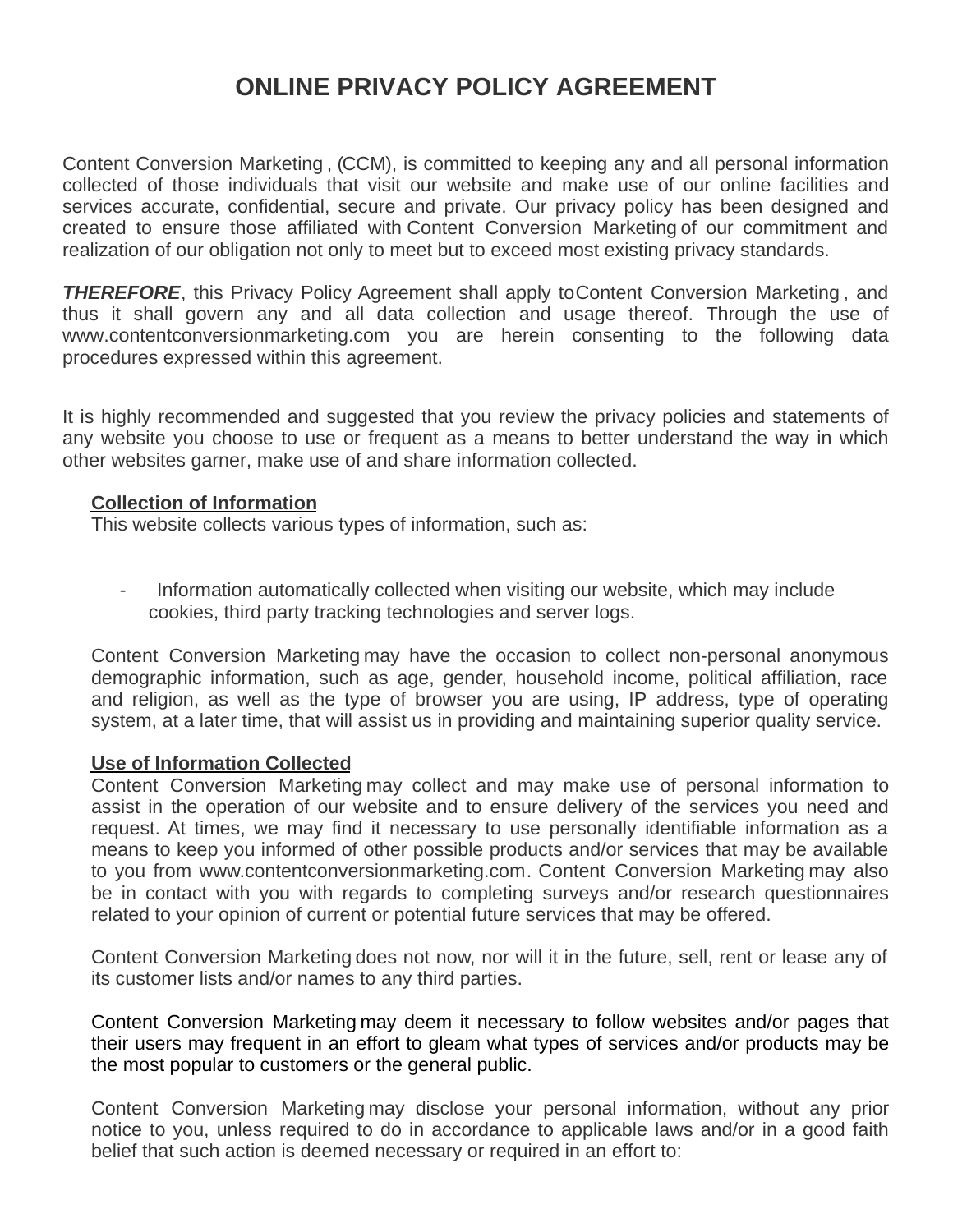- Remain in conformance with any decrees, laws and/or statutes or in an effort to comply with any process which may be served upon Content Conversion Marketing and/or its website;
- Maintain, safeguard and/or preserve all the rights and/or property ofContent Conversion Marketing ; and
- Perform under demanding conditions in an effort to safeguard the personal safety of users of www.contentconversionmarketing.comand/or the general public.

## **Non-Marketing Purposes**

Content Conversion Marketing greatly respects your privacy. We do maintain and reserve the right to contact you if needed for non-marketing purposes (such as bug alerts, security breaches, account issues, and/or changes in Content Conversion Marketing products and services). In certain circumstances, we may use our website, newspapers, or other public means to post a notice.

## **Children Under Age of 13**

Content Conversion Marketing does not knowingly collect personal identifiable information from children under the age of thirteen (13) without verifiable parental consent. If it is determined that such information has been inadvertently collected on anyone under the age of thirteen (13), we shall immediately take the necessary steps to ensure that such information is deleted from our system's database. Anyone under the age of thirteen (13) must seek and obtain parent or guardian permission to use this website.

#### **Unsubscribe or Opt-Out**

All users and/or visitors to our website have the option to discontinue receiving communication from us and/or reserve the right to discontinue receiving communications by way of email or newsletters. To discontinue or unsubscribe to our website please send an email that you wish to unsubscribe to contact@contentconversionmarketing.com. If you wish to unsubscribe or opt-out from any third party websites, you must go to that specific website to unsubscribe and/or opt-out. Content Conversion Marketing will continue to adhere to the privacy policy described herein with respect to any personal information previously collected.

#### **Links to Other Web Sites**

Our website does contain links to affiliate and other websites.Content Conversion Marketing does not claim nor accept responsibility for any privacy policies, practices and/or procedures of other such websites. Therefore, we encourage all users and visitors to be aware when they leave our website and to read the privacy statements of each and every website that collects personally identifiable information. The aforementioned Privacy Policy Agreement applies only and solely to the information collected by our website.

#### **Security**

Content Conversion Marketing shall endeavor and shall take every precaution to maintain adequate physical, procedural and technical security with respect to its offices and information storage facilities so as to prevent any loss, misuse, unauthorized access, disclosure or modification of the user's personal information under our control.